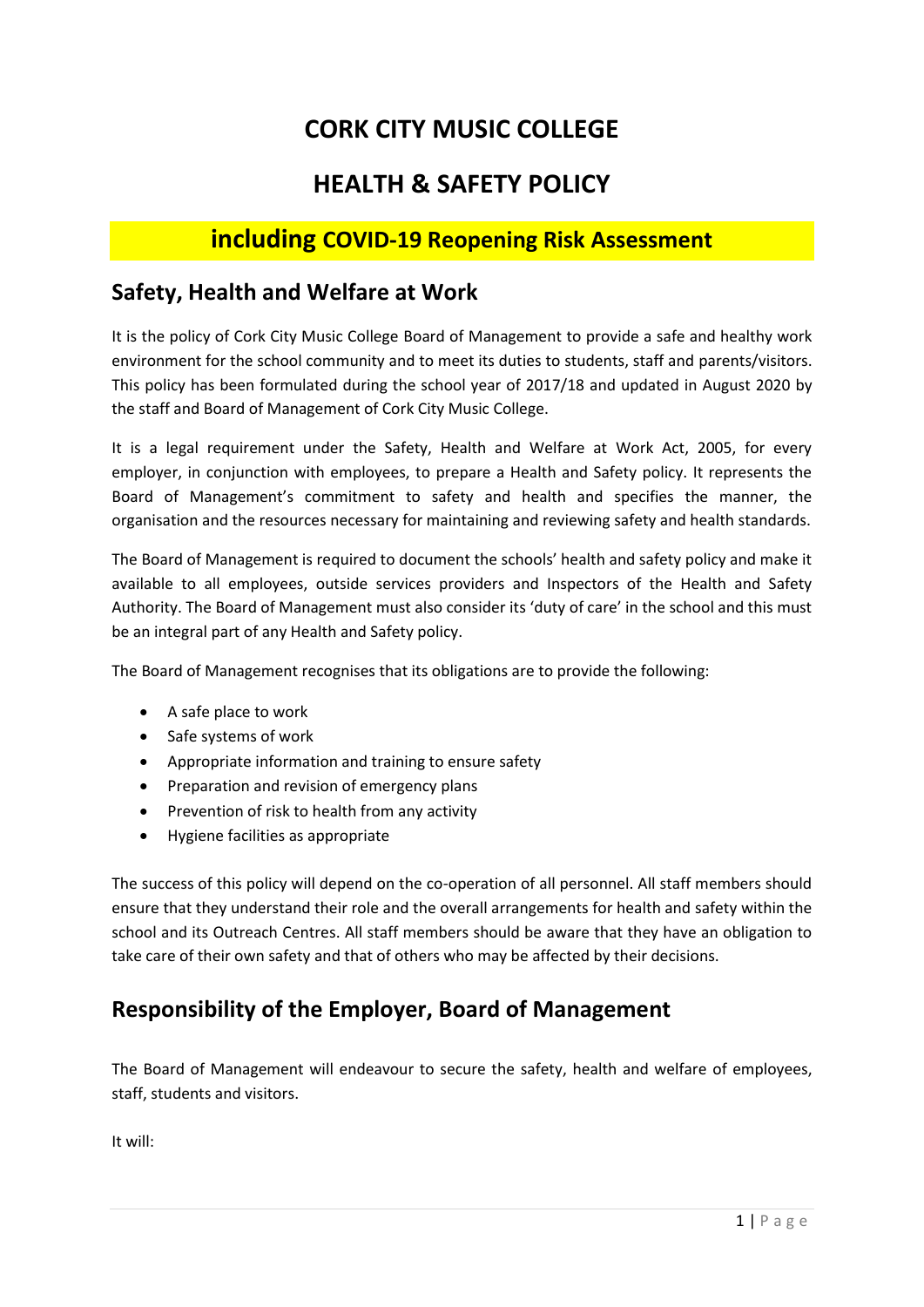- Carry out risk assessments, identify hazards and prepare a safety statement, taking account of the general principle of prevention.
- Management will be fully familiar with the organisation's safety statement and ensure all employees are informed of its contents and any subsequent revisions.
- Employees will be informed of hazards and risks identified, the protective and preventative safety measures, and the names of designated employees representing health and safety processes.
- Organise methods and systems for managing and conducting work activities to ensure, as far as possible, the health and safety of employees.
- Ensure that there are safe means of access and egress to the place of work, and endeavour to ensure that the equipment and facility is safe and without risk to health.
- Prevent, as far as possible, any improper conduct or behaviour likely to put the health and safety of the employees at risk.
- A Health and Safety Committee will meet to review all safety issues and accidents/dangerous occurrences in order to ensure the compliance with the safety statement and relevant legislation.
- Provide written information and instructions regarding the fire safety on the premises to ensure that employees are aware of the actions to be taken in the case of an emergency.
- Ensure that properly maintained fire protection equipment is available and fire routes are kept clear.
- Provide and maintain first aid boxes on the premises.
- Ensure that all employees receive adequate safety training and instruction appropriate to the task performed.
- Will consider any representation about health and safety from any employee.
- Dedicate the resources necessary to ensure, as far as is reasonably practicable, the safety, health and welfare of its employees and visitors to the premises.
- Report accidents and dangerous occurrences to the Health and Safety Authority.

Compliance with the safety statement is the ultimate responsibility of management.

## **Responsibility of Employees**

The Safety, Health and Welfare at Work Act 2005, (Section 13) places a number of obligations on employees while at work. These are:

- To take reasonable care of your own health and safety and that of other personnel who may be affected by your acts or omissions.
- To cooperate with your employer on issues pertaining to health and safety.
- To use any suitable appliance, protective clothing/equipment provided for securing safety, health and welfare.
- To report to management without delay any defects of which you become aware in equipment, place of work or system of work, which might endanger safety, health and welfare.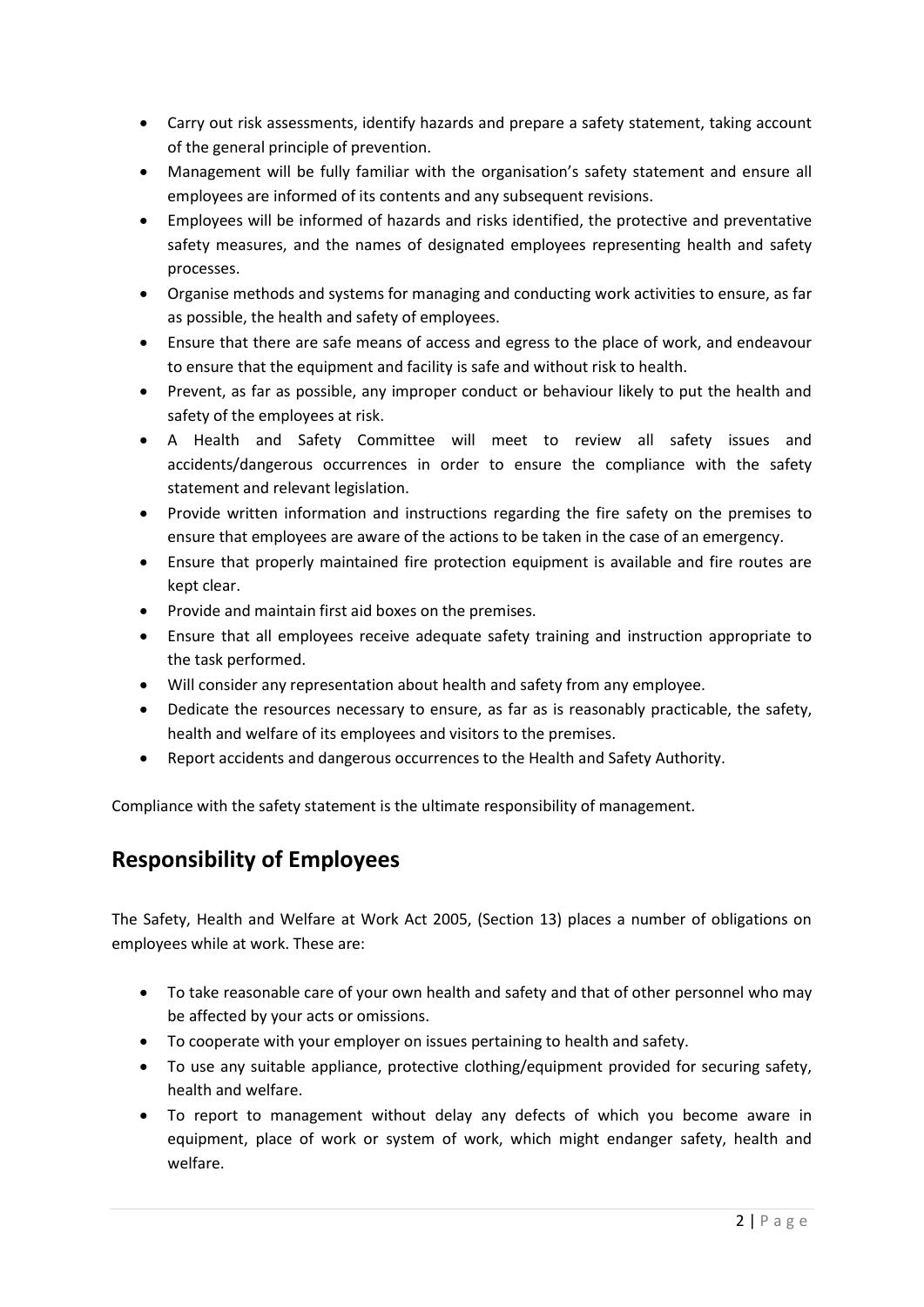- Not to intentionally or recklessly interfere with any safety measures provided. Such action will lead to disciplinary procedures.
- To be familiar with the safety procedures and safe work methods.
- Not to be under the influence of an intoxicant while at work (including drugs and alcohol) and to submit any reasonable tests for intoxicants accordingly.
- To attend and take account of any safety training, particularly where risk assessment states that this training is necessary.
- Not to engage in improper conduct or negative behaviours (including bullying/harassment).
- To immediately report to management or safety representative, all accidents and near miss accidents.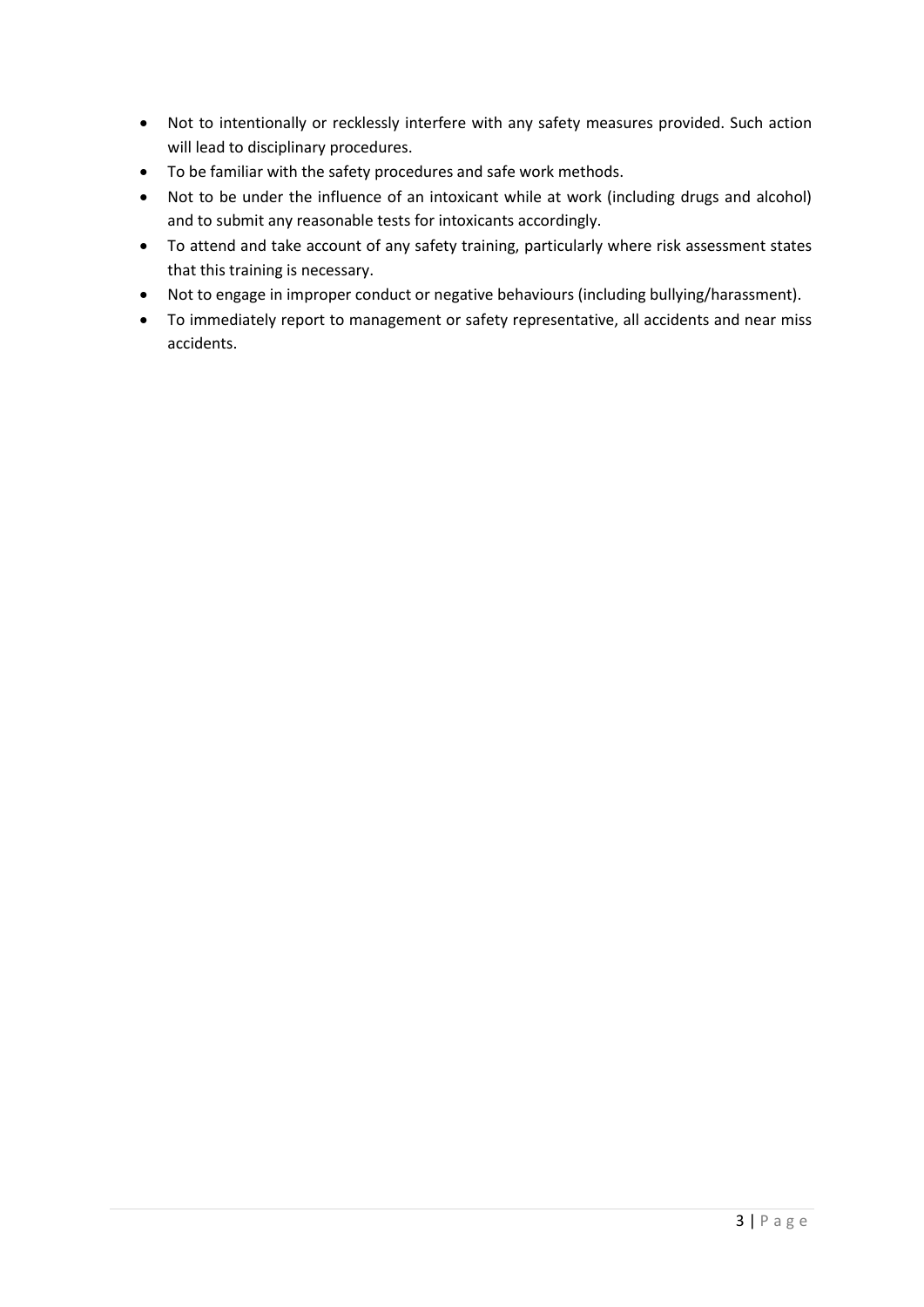## **Risk Assessment**

Cork City Music College

At Coláiste Éamann Rís, St. Patrick's Road, Cork

Signed: \_\_\_\_\_\_\_\_\_\_\_\_\_\_\_\_\_\_\_\_\_\_\_\_\_\_

Date: \_\_\_\_\_\_\_\_\_\_\_\_\_\_\_\_\_\_\_\_\_\_\_\_\_\_

Risks associated with Outreach Teaching Centres and CCMC Office

| <b>Hazards &amp; Risks</b>          | <b>Preventative Measures</b>  | Those affected by Hazards & |
|-------------------------------------|-------------------------------|-----------------------------|
|                                     |                               | <b>Risks</b>                |
| Hazard: Untidy classroom            | Maintain good housekeeping,   | Employees                   |
| blocking access and egress to       | ensure chairs are tidied away | <b>Students</b>             |
| piano/ area in which to teach       | and/or on desks.              | <b>Visitors</b>             |
| Risk: Trips, slips or falls         | Report extremely untidy       |                             |
|                                     | working areas to              |                             |
|                                     | management.                   |                             |
|                                     | Ensure school bags and other  |                             |
|                                     | loose materials are kept in   |                             |
|                                     | suitable areas.               |                             |
| Hazard: Poorly maintained           | Report poor maintenance to    | Employees                   |
| furniture e.g. piano stools, office | relevant authority, i.e. CCMC | <b>Students</b>             |
| chairs, seating for students.       | or relevant school and ensure | <b>Visitors</b>             |
| Risk: Injury, falls, cuts           | faulty or poorly maintained   |                             |
|                                     | pieces of furniture are       |                             |
|                                     | removed from general          |                             |
|                                     | circulation until repair.     |                             |
| Hazard: Lifting heavy               | Where possible avoid heavy    | Employees                   |
| instruments/ sound equipment        | lifting. Use lifts where      |                             |
| Risks: Injury to back, limbs etc    | available. Avoid any carrying |                             |
|                                     | by sole individuals           |                             |
| Hazard: Negative stress, e.g.       | Take regular breaks from      | Employees                   |
| repetitive strain injury            | sitting in same position or   |                             |
| Risks: Tendonitis etc.              | working on computer for long  |                             |
|                                     | periods of time.              |                             |
|                                     | Ensure comfortable seating    |                             |
|                                     | and desk areas.               |                             |

General Hazards and Risks that can be avoided by being mindful of the following:

Slips, trips and falls are the second most common type of accident in most places of work. The risk depends on:

• the premises being kept clean, tidy and uncluttered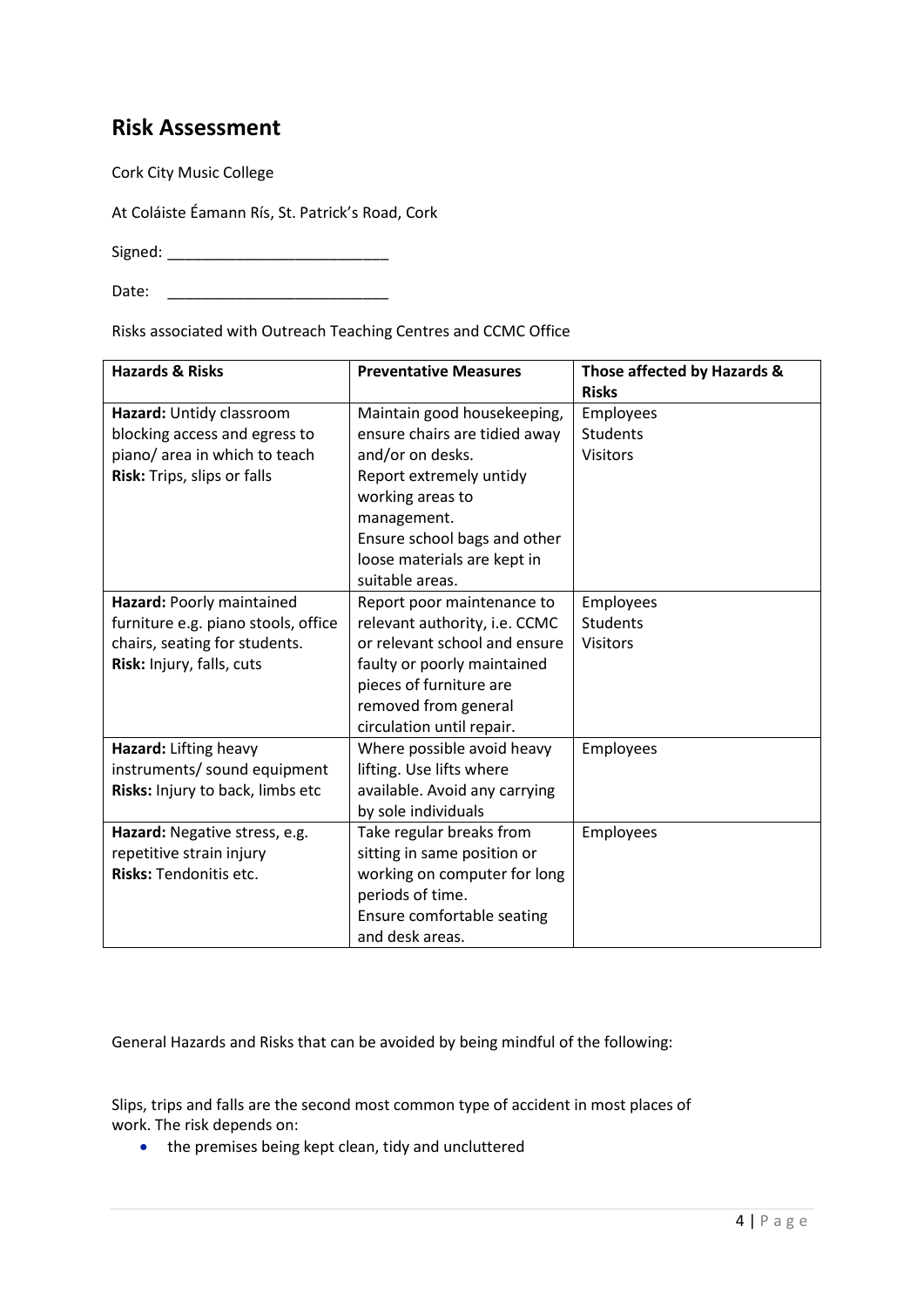- the flooring and stairs being kept in good repair and on the type of flooring used
- the control of other trip hazards
- the quality of lighting
- spillages of liquid being cleaned promptly

The extent of injury may vary from relatively minor to severe, depending on a variety of factors including the nature of the fall, whether at the level or from a height.

# **Cork City Music College**

## **COVID-19 Reopening Risk Assessment**

The following is the COVID-19 risk assessment of Cork City Music College at Coláiste Éamann Rís (CÉR). A COVID-19 Back-to-Work course has been taken by the Principal, Shena Shortall, Vice-Principal, Virginia Metcalfe and by our Designated COVID-19 Representative/Lead Worker Representative (LWR), Nicola O, Driscoll. CCMC has been prepared with respect to the current recommendations from the HSA in terms of social distancing, sanitary stations, posters, one-way systems, isolation areas and PPE. The best way to prevent person-to-person spread of COVID-19 is to use proper hand hygiene and respiratory etiquette and practice physical distancing.

The following hazards have been identified at the main administrative CCMC centre, Coláiste Éamann Rís and the response that will be taken to deal with each. Please note that these hazards also exist in our Outreach Network centres and the same procedures outlined here will apply to all centres, unless the procedures of a centre differ on any point. In this situation, CCMC teachers that work in Outreach Centres will liaise with those centres to ensure that they follow the COVID-19 protocols of that centre.

### **Hazard 1:**

**Contracting or spreading the COVID-19 by not washing hands or by not washing them adequately.**

### **Who might be harmed?**

Staff, students, parents/guardians, parents/adults dropping off children, visitors to CCMC, outside service workers.

### **How will this be controlled?**

- 1. Provide a hand sanitation station at the entrance of CCMC and ensure that posters are concise and informative.
- 2. Provide information posters on how to wash hands properly.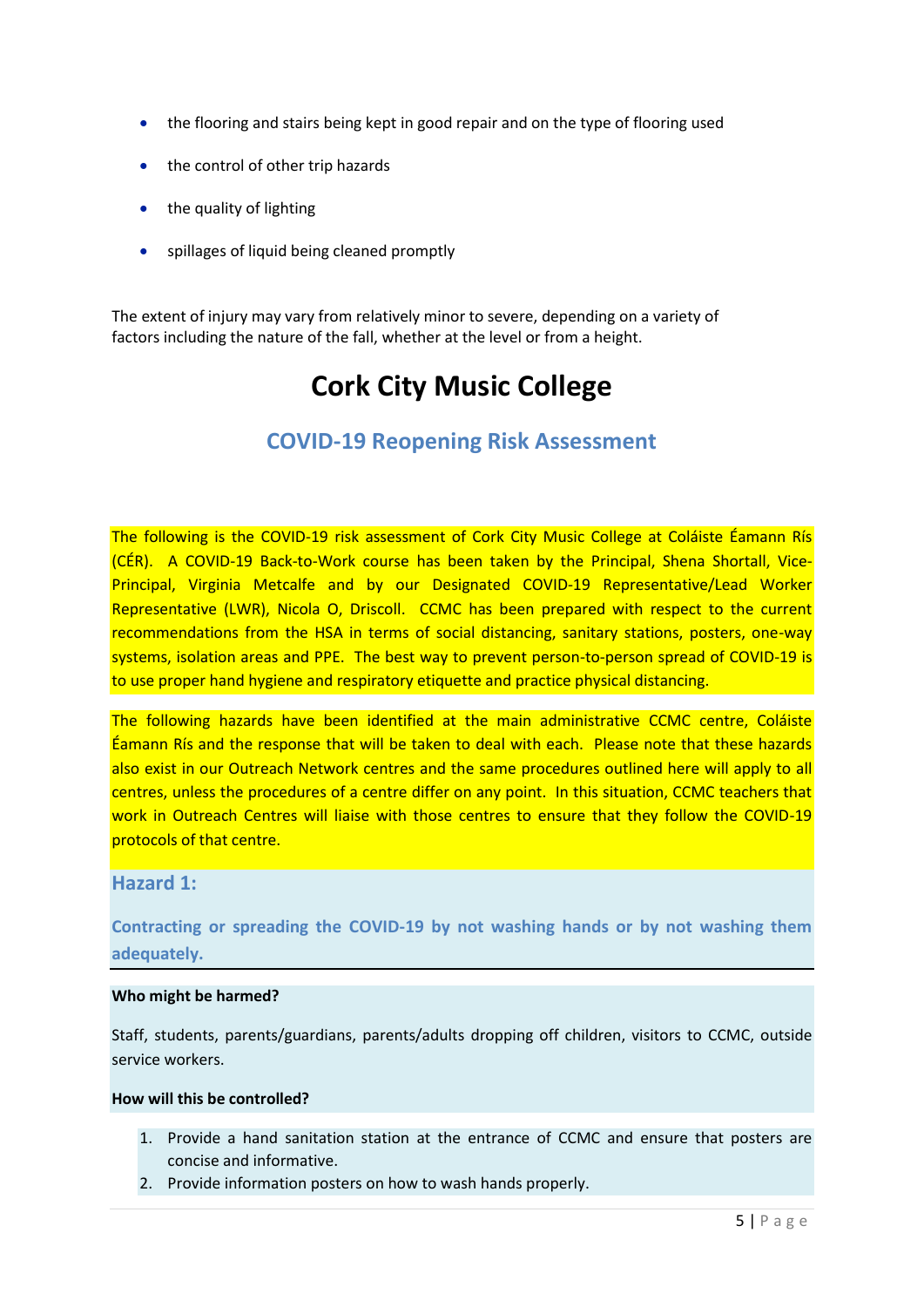- 3. Provide adequate water, soap and drying facilities in CCMC.
- 4. Share the following with parents/guardians/students: 'how to perform hand hygiene effectively': <https://www2.hse.ie/wellbeing/how-to-wash-your-hands.html>

### **What further action will be considered to control the risks?**

- 1. Monitor and supervise at intervals to make sure people are following controls.
- 2. Post signs to remind people to use sanitiser on entering and exiting the building.
- 3. Provide information to the staff about the facilities and remind them to ensure their students are compliant.
- 4. Put in place a mechanism where staff and students can report any issues or problems.

### **Who needs to carry out the action?**

The Principal, Vice-Principal, Designated COVID-19 Representative (LWR) and all staff, where possible, should monitor and encourage correct procedure.

### **When is the action required/how often is the action required?**

- 1. It will be mandatory for all students to bring their own hand sanitiser to each class.
- 2. Teachers and staff will require all students to wash their hands and/or use hand sanitiser before and after each class.

### **Hazard 2:**

**Contracting or spreading COVID-19 in areas of common use and high traffic such as the CCMC classrooms, corridors and office.**

### **Who might be harmed?**

Staff, students, parents/guardians, parents/adults dropping off children, visitors to CCMC, outside service workers.

### **How will this be controlled?**

- 1. Identify areas where people congregate, such as corridors, classrooms, stairs.
- 2. Identify equipment that will be used by multiple people such as staff room items, pianos, printers etc.
- 3. Identify areas which will be touched by multiple people such as door handles and doors, stair rails.
- 4. Identify the number of people in rooms.

#### **Control Measures:**

- 1. CÉR lobby is set up for social distancing. Ask all visitors/parents/guardians/students to abide by the rules.
- 2. Encourage parents to drop and go: students should arrive to class exactly at the time prescribed by the College and leave the building immediately at the end of class. Parents/guardians of CCMC students are asked not to enter the building in which classes are conducted. This point is part of the CCMC Enrolment Policy that parents/students (over 18)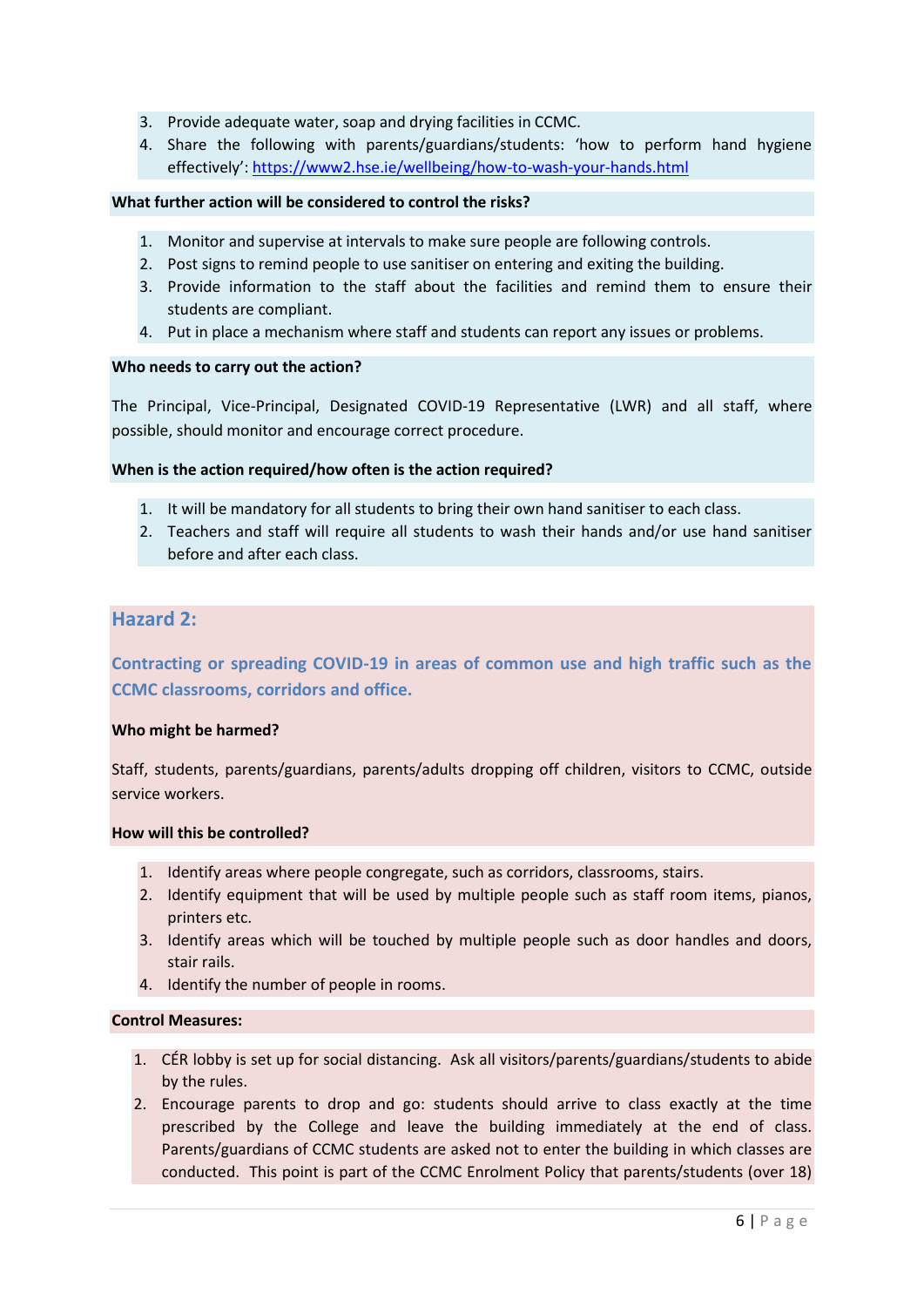must agree to upon registration. Parents/students will be reminded about this at the start of the term.

- 3. Ensure that staff read and sign the COVID-19 rules and regulations.
- 4. One-way system where possible with signs on the corridors and stairs to ensure social distancing.
- 5. Ask parents/students to use the bathroom at home before attending class to limit the number of people using the bathrooms at the centre.
- 6. All teachers must be responsible for their own classroom. A cleaning chart will be filled in after every student and class times will be staggered to allow for this.
- 7. Each teacher will wipe the printer controls with disinfectant after they use it. Cleaning product will be in place for this purpose.
- 8. All teachers will control and clean their classrooms in between students. Windows will be opened to facilitate good air flow where possible. Teachers will give students clear instructions where to stand or sit for the duration of class and students must adhere to this.
- 9. Where teachers are working in rooms nearby each other, group class times will be staggered with a break in between each class to allow for cleaning and to ensure that one group has adequate time to leave before the next group enters.
- 10. Group classes will be limited to six students (with the exception of the Leaving Cert and theory classes) to ensure social distancing. Leaving Cert and theory classes will take place in large rooms in CÉR where the two-metre social distancing rule can be observed.
- 11. Surfaces such as classroom door handles and desks will be disinfected in between classes.
- 12. All students must bring their own materials. It will no longer be possible for the teacher to share their materials. The parents/students will be made aware of this at the start of the term.
- 13. Where applicable, teachers will send notes from classes to parents/guardians via email/WhatsApp/My Music Staff software to avoid cross contamination using copies.

### **What further action will be considered to control the risks?**

- 1. Staff will be reminded regularly about COVID-19 procedures by the Principal, Vice-Principal and LWR.
- 2. Observation of the lobby area, corridors, classrooms and stairs by teacher(s) on duty to monitor compliance.
- 3. Insist that students do not loiter on the premises before or after class.
- 4. Regular cleaning of high traffic areas.

### **Who needs to carry out the action?**

The Principal, Vice-Principal, Designated COVID-19 Representative (LWR) and all teachers on duty on the day.

### **When is the action required/how often is the action required?**

Cleaning should be done in between each class.

All cleaning is to be logged and signed.

### **Hazard 3:**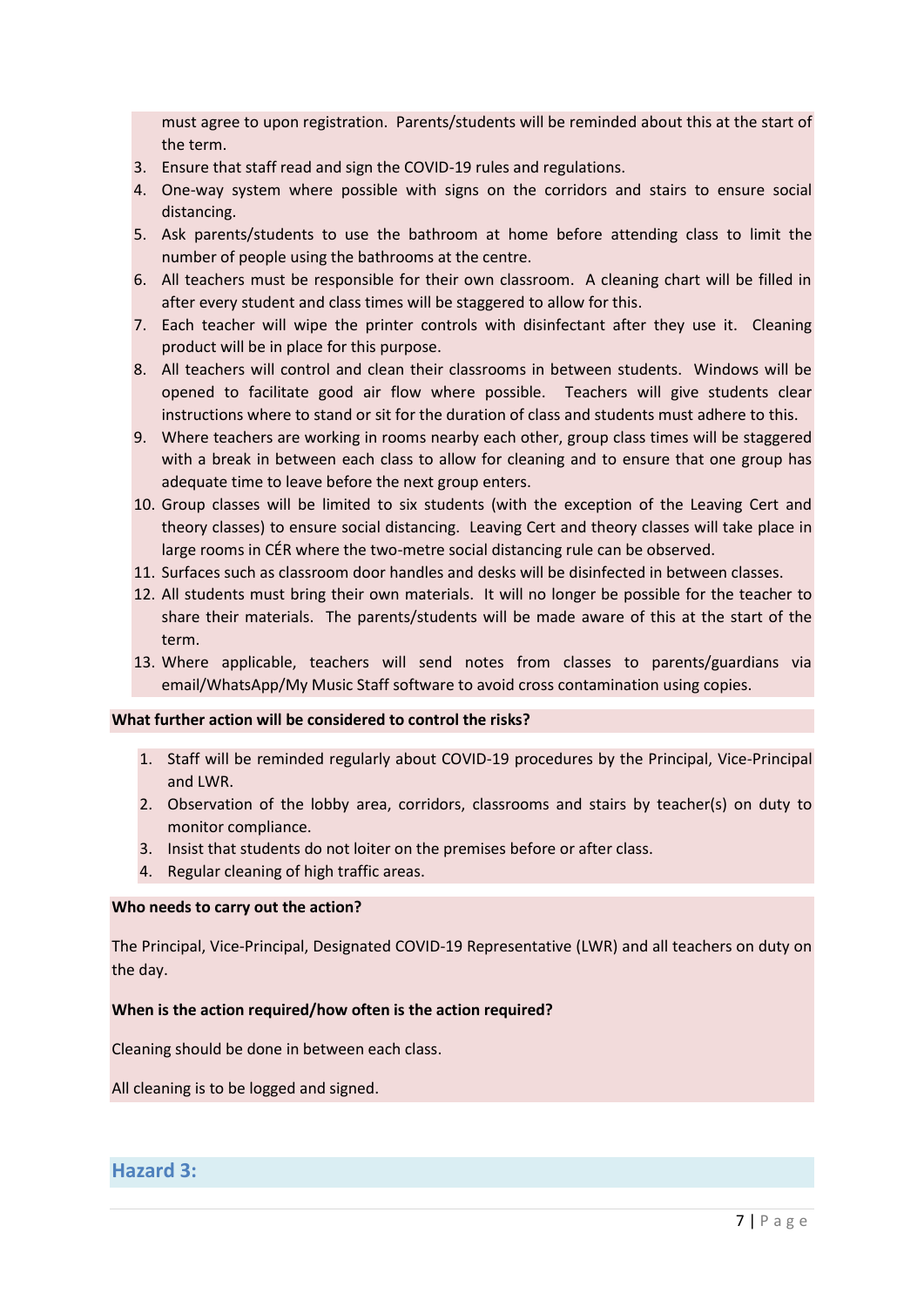### **A student may present sick or with COVID-19 symptoms and may infect others.**

### **Who might be harmed?**

Staff, students, parents/guardians, parents/adults dropping off children, visitors to the school, outside service workers.

### **How will this be controlled?**

- 1. Before classes start in September, all parents/guardians will be required to sign a form stating that their child is well and does not exhibit any symptoms of COVID-19, and that they have not been in any situation that they are aware of that could have increased their risk of contracting COVID-19. Adult students will be required to sign a similar form on their own behalf.
- **2. All parents/guardians must agree that they will not send their children to lessons if they are unwell or are displaying symptoms of COVID-19, and adult students will not attend class for the same reason.**
- 3. All students must provide their own facemasks and students aged 13 and over will be asked to wear a facemask while at CCMC and for the duration of their class, unless there is a medical reason not to do so (please inform the office in writing if this is the case). Students that attend CCMC without a facemask may be asked to leave by the teacher. We encourage younger students to wear facemasks where possible.
- 4. In addition to using the hand sanitiser at CCMC, students must bring their own hand sanitiser with them to each class and must use it if requested to do so by the teacher.
- 5. If a student arrives to CCMC unwell or begins to feel unwell during class, the student cannot remain in class and will have to leave. Parents will be contacted and asked to collect their child immediately. In this situation the student will be asked to wear their facemask if they are not already wearing one and to wait in a suitable isolated area designated by CÉR or by the teacher. The student will be encouraged to not touch anything while he/she is in the school.

#### **What further action will be considered to control the risks?**

- 1. All students will be asked if they feeling well before class proceeds each week.
- 2. Teachers will use their best judgement if they are worried about the health of a student.

#### **Who needs to carry out the action?**

All CCMC staff and teachers.

#### **When is the action required/how often is the action required?**

Every student that attends CCMC must be assessed by their teachers. Where possible, another CCMC staff member may be called upon for a second opinion.

### **Hazard 4:**

**A teacher may present sick or with COVID-19 symptoms and may infect others.**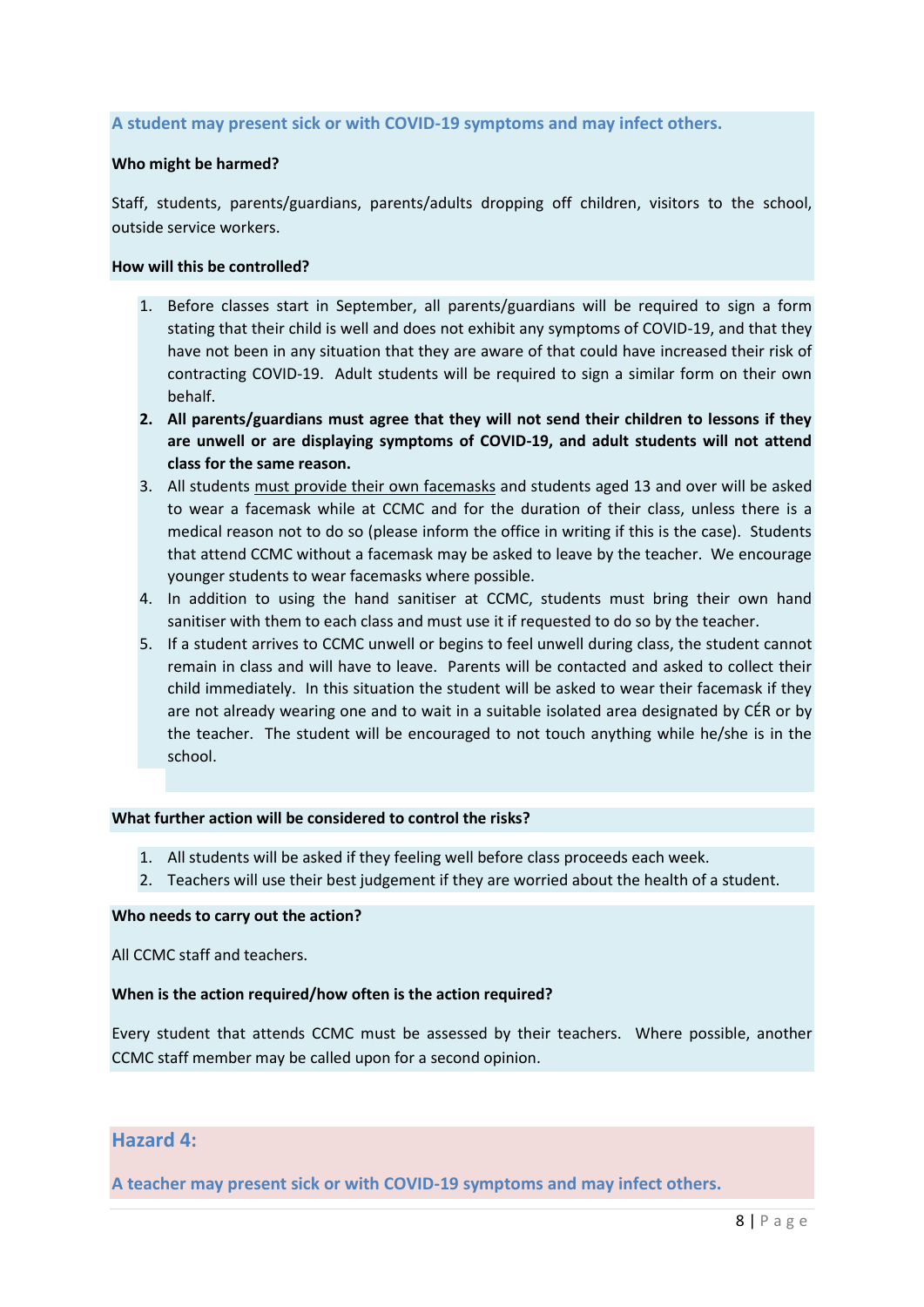### **Who might be harmed?**

Staff, students, parents/guardians, parents/adults dropping off children, visitors to the school, outside service workers.

### **How will this be controlled?**

- 1. Before classes start in September, all CCMC staff and teachers will be required to sign a form stating that they are well and do not exhibit any symptoms of COVID-19, and that they have not been in any situation that they are aware of that could have increased their risk of contracting COVID-19.
- 2. All CCMC teachers will provide their own facemasks and will wear them where possible while carrying out their duty on behalf of CCMC.
- 3. If a staff member arrives to CCMC unwell or begins to feel unwell during class they will suspend class and parents/guardians of students will be contacted immediately to collect their child. Suspended classes will be rescheduled for the next available date as arranged by the individual teacher.

### **What further action will be considered to control the risks?**

Teachers will be given the option and encouraged to teach online from home if they are worried that they are symptomatic.

Teachers will be reminded on a regular basis of their responsibility to the school, staff and students and of the consequences to all should COVID-19 be introduced into the school.

### **Who needs to carry out the action?**

The Principal, Vice-Principal, LWR and CCMC staff.

### **When is the action required/how often is the action required?**

Whenever necessary.

### **Hazard 5:**

**A visitor/contractor/maintenance worker/supplier may present sick or with COVID-19 symptoms and may infect others.**

#### **Who might be harmed and how?**

Staff, students, parents/guardians, parents/adults dropping off children, independent contractors, visitors to the school, outside service workers.

### **How will this be controlled?**

1. All visitors to CCMC will be discouraged. No visitors will be allowed in CÉR during school hours. If it is absolutely necessary, masks must be worn and the relevant form must be filled out. Contact details must be taken.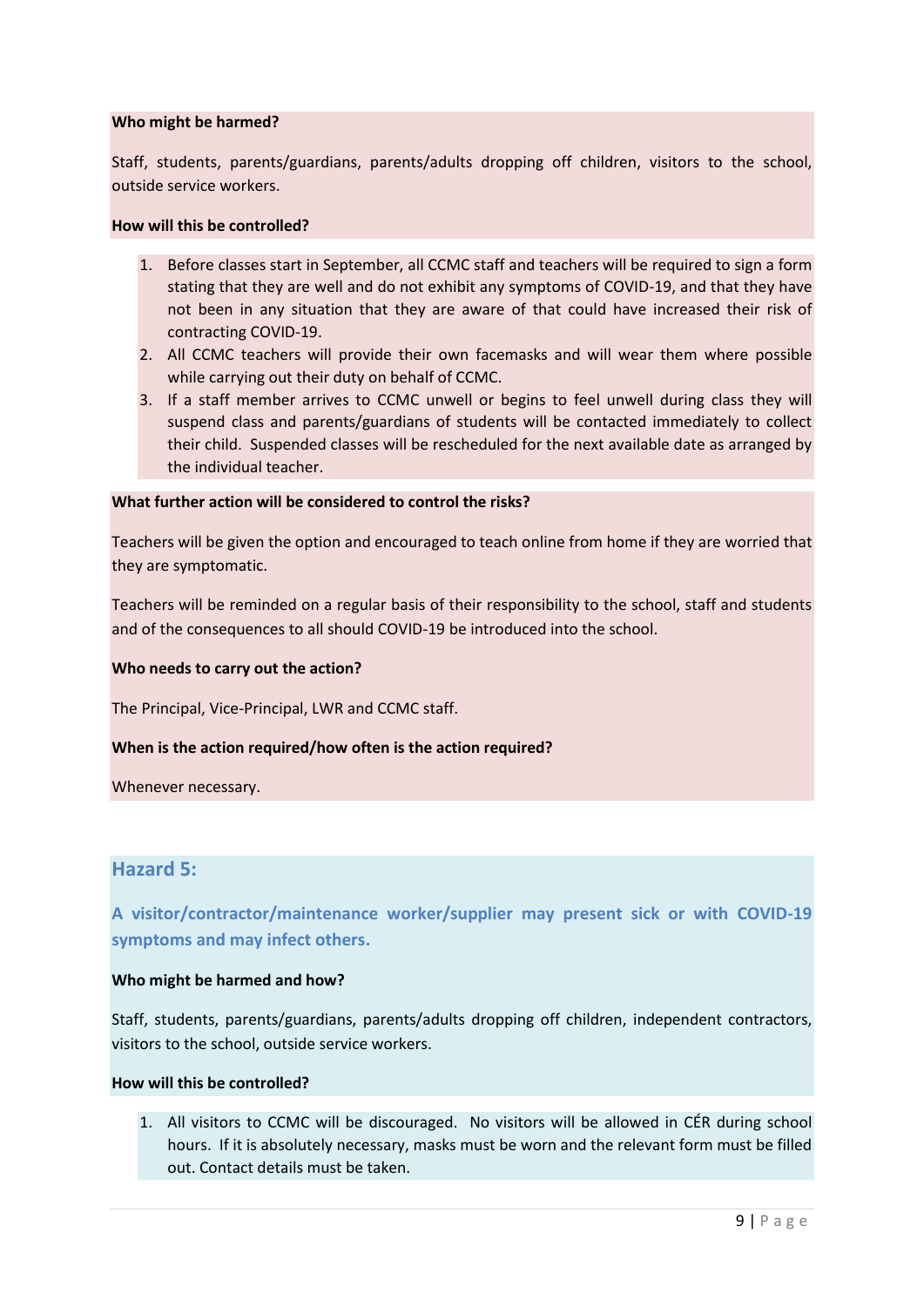- 2. All maintenance and other workers will only be allowed access on appointment and after they have completed the relevant paperwork. However, wherever possible, unless it is an emergency, maintenance work will be suspended for the time being.
- 3. All suppliers will be asked to contact us in advance and they will be met outside the building and not permitted to enter.

### **What further action will be considered to control the risks?**

- 1. The above personnel will be contacted before the term starts and made aware of CCMC's COVID-19 policies.
- 2. Signs will be erected at the door and entry will be allowed on appointment only.
- 3. Should maintenance and other workers be required on site, CCMC will endeavour to schedule appointments during quieter periods when fewer classes are being held.

### **Who needs to carry out the action?**

Principal, Vice-Principal, LWR, and other CCMC staff.

### **When is the action required/how often is the action required?**

Whenever necessary.

### **Hazard 6:**

**Increased risk of infection and complications for vulnerable staff.**

#### **Who might be harmed and how?**

CCMC staff, teachers and ancillary staff who have a pre-existing condition.

#### **How will this be controlled?**

- 1. CCMC will identify which staff fall into the clinically vulnerable sector.
- 2. Any CCMC staff member that is in the clinically vulnerable or high-risk category has the option to self-isolate by working from home and conducting classes online where possible.

### **What further action will be considered to control the risks?**

- 1. CCMC staff must notify the Principal, Vice-Principal and/or LWR if they fall into the clinically vulnerable or high-risk category.
- 2. Allow CCMC staff who fall into these categories to discuss the matter and their concerns thoroughly and if necessary, put systems in place so that they can work online from home.

### **Who needs to carry out the action?**

Principal, Vice-Principal and LWR.

#### **When is the action required/how often is the action required?**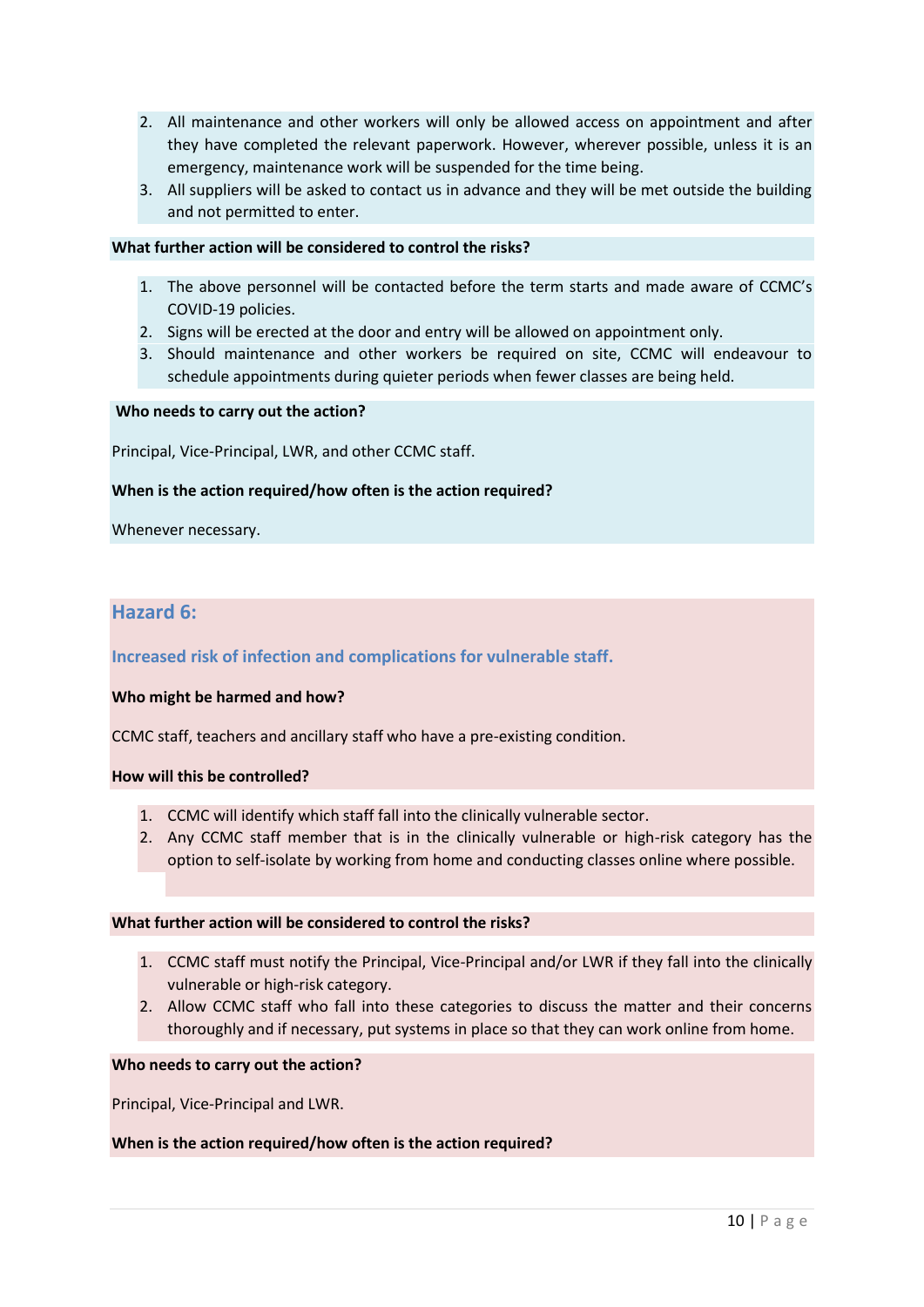### **Hazard 7:**

**Transmission of the virus via cash or payment.**

### **Who might be harmed and how?**

Principal, Vice-Principal and LWR via contact with payment.

### **How will this be controlled?**

- 1. Payment is enabled through the online invoices that are emailed to each family using the College system, 'My Music Staff and payment in encouraged in this format.
- 2. Alternatively, parents/guardians/students can request CCMC's bank details and pay online by bank transfer.
- 3. Where 1 and 2 are not possible, parents/guardians/students will be instructed to put the correct fee in an envelope along with details of the student(s), place it in the CCMC post box on the ground floor of CÉR, and notify the CCMC office. These envelopes will be opened 3 days after they are received.

### **What further action is required?**

Ensure that parents/guardians/students are fully aware of the CCMC payment system.

#### **Who needs to carry out the action?**

Principal, Vice-Principal and LWR.

### **Hazard 8:**

### **COVID-19 contagion in group classes.**

### **Who might be harmed and how?**

The teacher and the students in the class.

#### **How will this be controlled?**

- 1. All group classes will be held in halls or large rooms.
- 2. The students will be socially distanced, at least 2 metres apart but more if possible.
- 3. Numbers will be limited to six to facilitate social distancing (with the exception of the Leaving Cert classes and Theory classes which are held in large rooms in CÉR).
- 4. Doors and windows will be opened as much as possible to facilitate air flow.
- 5. There will be breaks in between all classes to facilitate cleaning.
- 6. Photocopies will be kept to a minimum, and will be emailed to parents/guardians/students in advance of classes where possible. If this is not possible, photocopies will be made by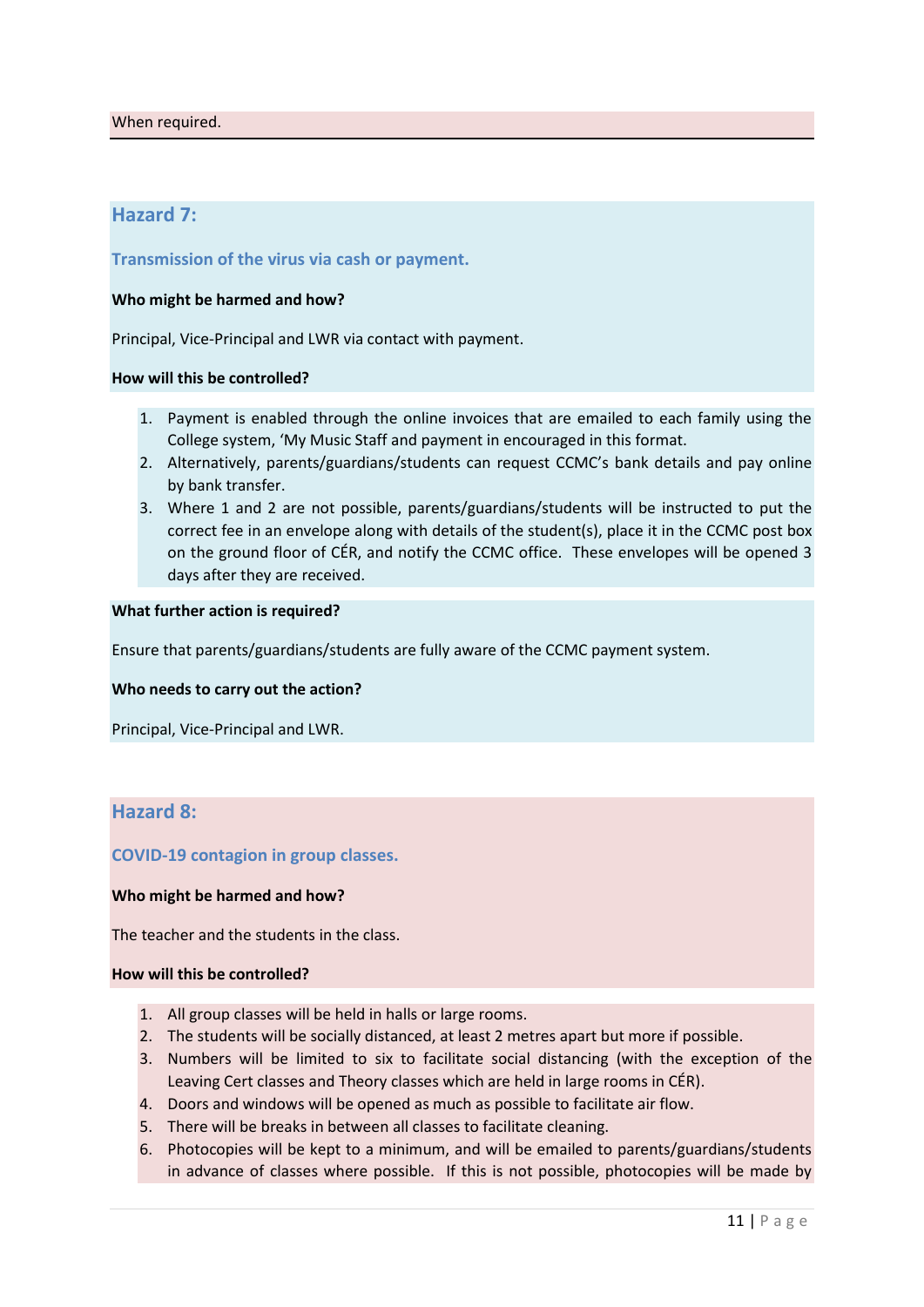CCMC staff, either by using disposable gloves especially for the task, which will then be discarded immediately after, or by sanitising their hands before and after handling the photocopier and photocopies.

7. Where photocopies are necessary for class, the teacher will either sanitise their hands before and after handling the photocopies or they will don disposable gloves to hand out the copies and then discard the gloves immediately after.

### **What further action is required?**

CCMC Staff will be reminded regularly about these procedures by the Principal, Vice-Principal and LWR.

### **Who needs to carry out this action?**

Principal, Vice-Principal, LWR and other CCMC staff.

### **Hazard 9:**

**COVID-19 Contagion in wind instruments and singing classes and classes that involve singing and recorder, and tuning instruments**.

### **Who might be harmed and how?**

The teacher and the students in the class.

### **How will this be controlled?**

Identify issues:

- 1. Tuning of instruments (guitar, ukulele, violin and other string instruments)
- 2. Aerosol from wind instruments and singing
- 3. Sharing of music stands

### Control measures:

- 1. String instruments will require tuning. Ideally, parents/guardians/students will tune instruments before class commences (using instructional videos on YouTube and tuning Apps if necessary). If this is not possible, the teacher will encourage and instruct the student(s) to tune their instrument from a safe social distance at the start of class. As a last resort, the teacher will tune the instrument and will disinfect his/her hands directly before and after this.
- 2. Singing and flute classes will be one-to-one only. In these classes, the teacher and students will be further spaced apart than the two-metre rule. Further measures will be added when more is known about the dangers and how best to mitigate them.
- 3. Other than one-to-one singing classes, for classes that involve singing such as guitar, ukulele and Music Bug Club, singing will be kept to a minimum and students will be instructed by the teacher to engage a quiet singing voice. The same policy applies to recorder playing in Music Bug Club classes.